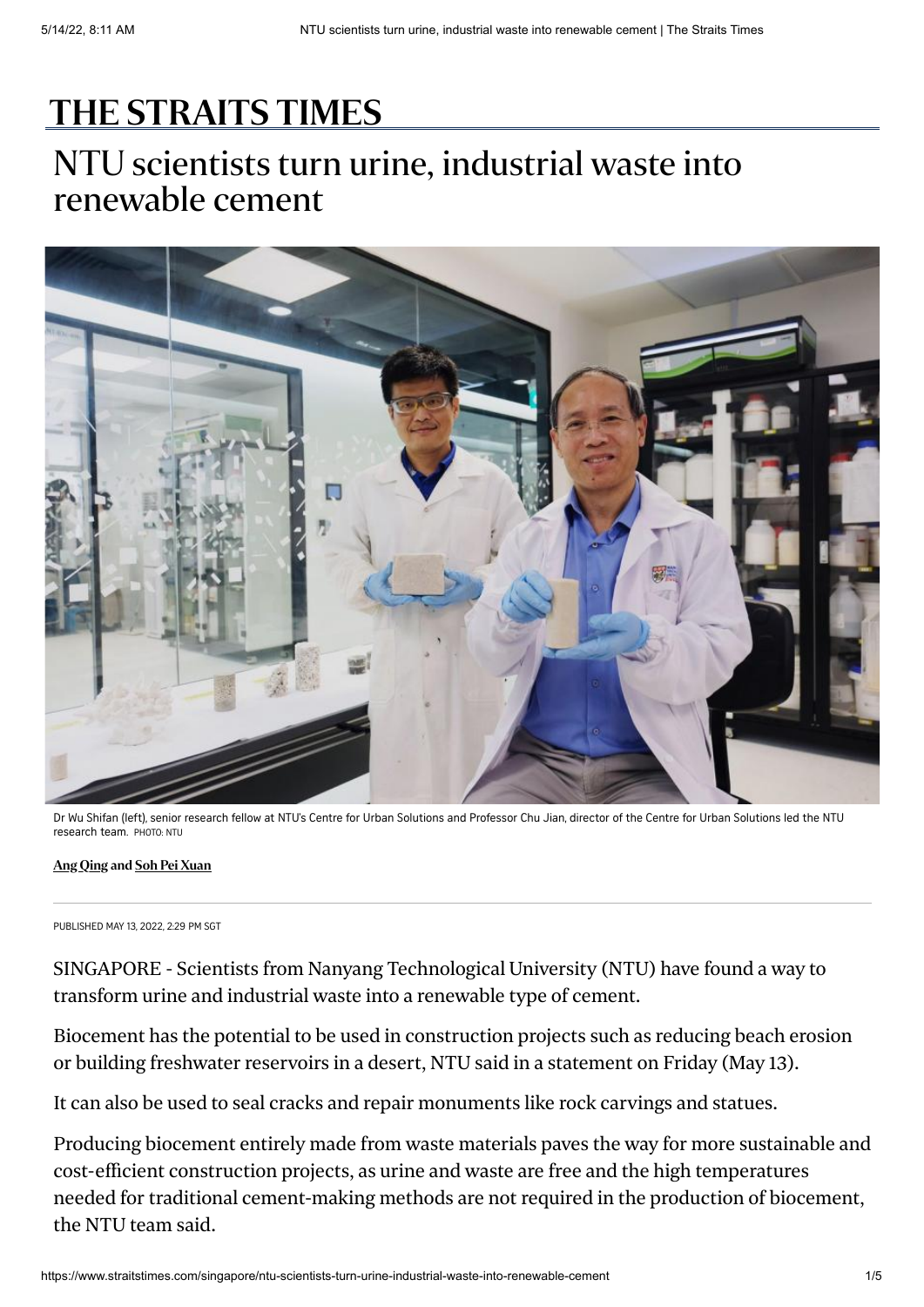Professor Chu Jian, chair of the School of Civil and Environmental Engineering, who led the NTU research team, said: "Our research makes biocement even more sustainable by using two types of waste as its raw materials. In the long run, it will not only make it cheaper to manufacture biocement, but also reduce the cost involved for waste disposal."

The project marks the culmination of four years of research and development that began in 2017, when the researchers noticed the high cost of transporting carbide sludge - a waste material from producing acetylene gas that is commonly used for welding - from Singapore to Malaysia.

"Instead of transporting carbide waste and paying costly transport fees, we can put the carbide waste to good use while reducing waste," said Dr Yang Yang, a team member and former NTU PhD student and research associate at the Centre for Urban Solutions, who is currently a postdoctoral fellow at Chongqing University.

| Get a Head Start with ST's new weekly newsletter |  |  |
|--------------------------------------------------|--|--|
|                                                  |  |  |

The NTU team's biocement production process harnesses a reaction that occurs when industrial carbide sludge is combined with acid, urine and bacteria.

When the precipitate is added to soil, it bonds soil particles together and fills the gaps between them, creating a compact mass of soil.

This forms a strong, sturdy and less permeable block of biocement.

Soil reinforced with biocement can withstand compression of up to 1.7 megapascals, which is higher than that of the same soil treated using an equivalent amount of cement.

Unlike traditional cement-making processes, the production of biocement generates less carbon emissions, said Prof Chu, who is also director of NTU's Centre for Urban Solutions.

According to Prof Chu, traditional cement-making processes burn raw materials at very high temperatures of more than 1,000 deg C, which can produce a lot of carbon dioxide.

In contrast, the production of biocement can be done at room temperature, making it a less energy demanding and carbon-neutral process, he said.

[NTUsg scientists turn urine and industrial sludge into eco-friendly biocement](https://www.youtube.com/watch?v=uobVeBvsVeE)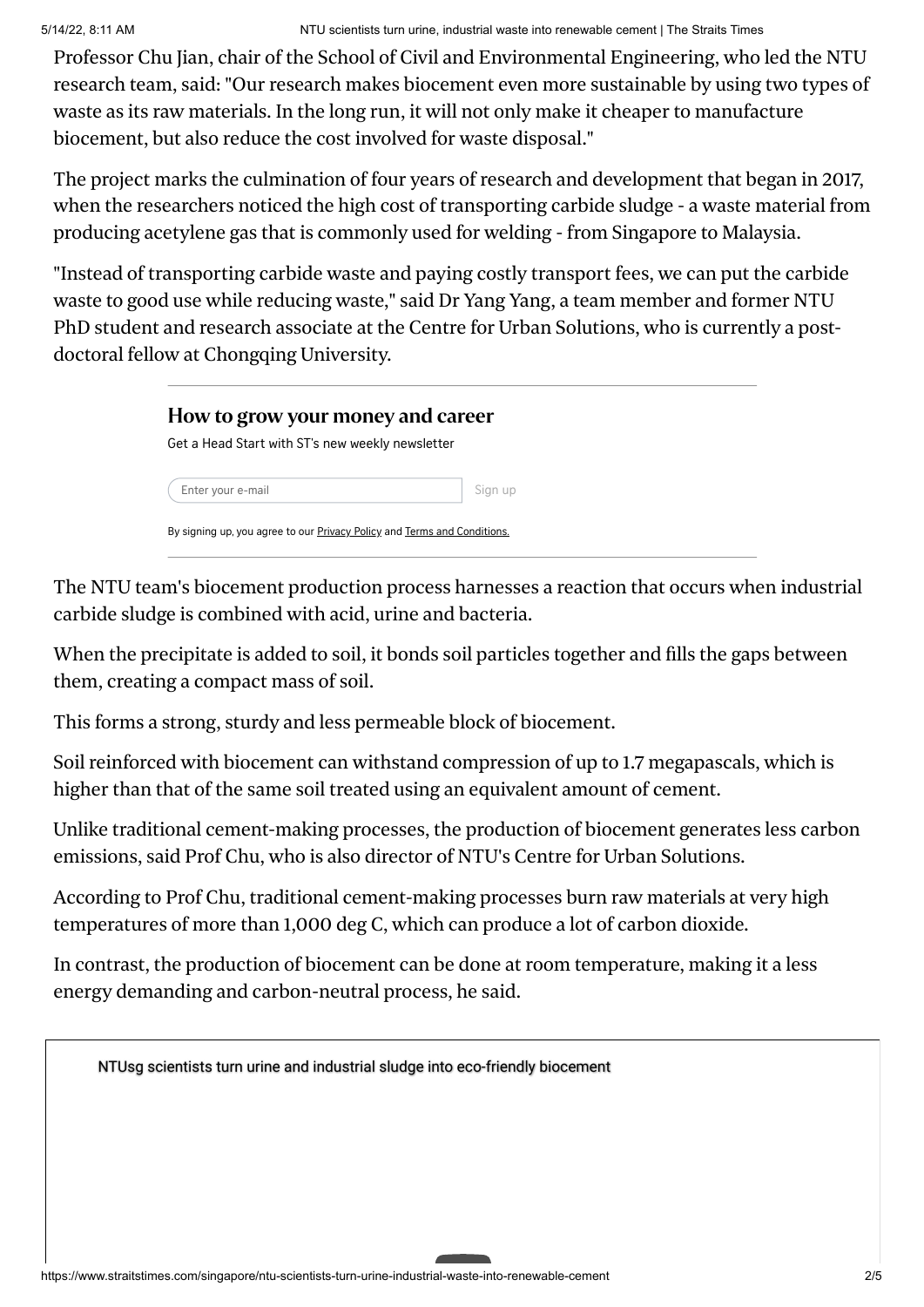

The process does away with the need for mining limestone - a finite resource that is a key ingredient in cement production.

"By extracting calcium from carbide sludge, we make the production more sustainable as we do not need to use materials like limestone which has to be mined from a mountain," said Dr Yang.

The colourless quality of the precipitate also allows the original colour of soil, sand or rock to be preserved when biocementation - the process of turning soil into cement with the precipitate occurs.

This means that old rock monuments and artefacts can be restored without altering their colour.

For example, Dr Yang has used biocement to repair old Buddha monuments in China, such as broken-off fingers of a Buddha's hand, by sealing gaps in the cracks.



Before

In process

After

The test specimen of a Buddha hand was provided by Dazu Rock Carvings, a UNESCO World Heritage Site in China. PHOTO: NTU